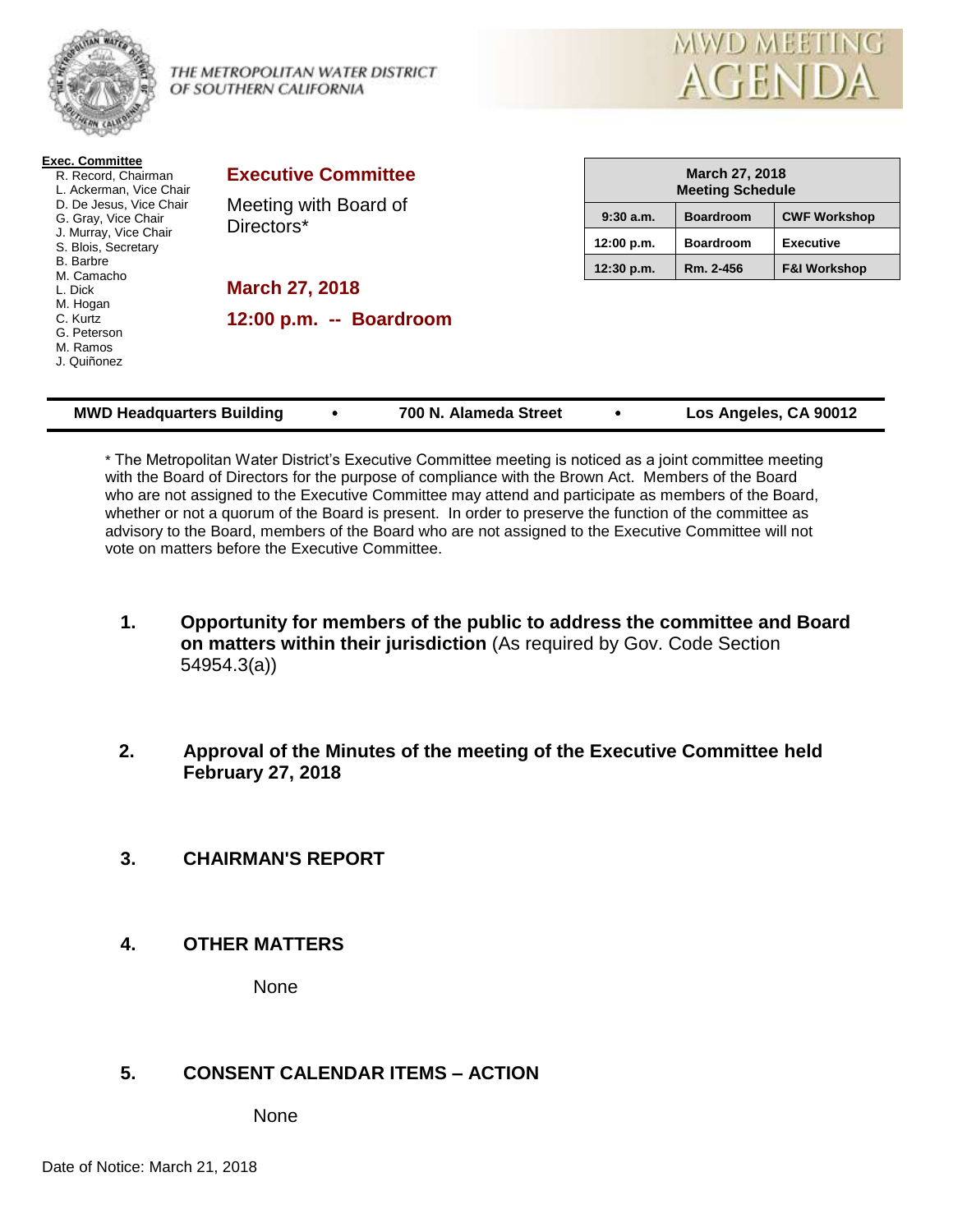# **6. OTHER BOARD ITEMS – ACTION**

None

# **7. BOARD INFORMATION ITEMS**

None

# **8. DEPARTMENT HEAD'S REPORTS**

- a. General Manager's report of Metropolitan's activities
- b. General Counsel's report of Legal Department activities
- c. General Auditor's report of Audit Department activities
- d. Interim Ethics Officer's report of Ethics Department activities

# **9. COMMITTEE REPORTS AND ITEMS**

- a. Finance and Insurance Committee
- b. Water Planning and Stewardship Committee
- c. Engineering and Operations Committee
- d. Communications and Legislation Committee
- e. Organization, Personnel and Technology Committee
- f. Legal and Claims Committee
- g. Real Property and Asset Management Committee
- h. Approve draft committee and Board meeting agendas, and schedule for April 2018